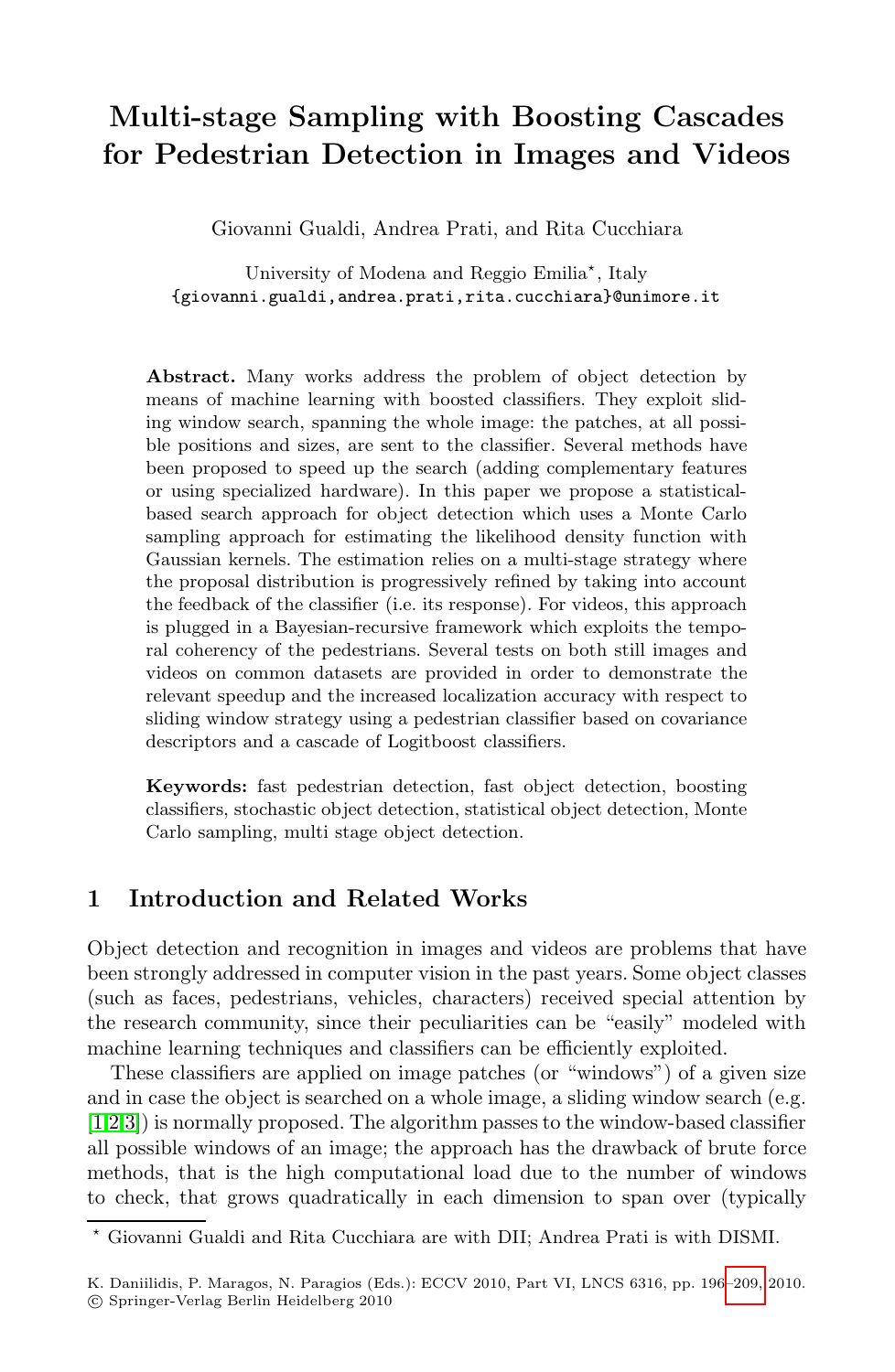three, i.e. image coordinates and scale) [4]. Obviously, this computational load grows up if the search is performed on all the frames of a video. Consequently, several works focus on the reduction of the computational burden, following three main streams: (a) pruning the set of sliding windows by exploiting other cues (e.g. motion [5], depth [6], geometry and perspective [7], or whatever cue that is different from the appearance cue used by the detector itself); (b) speeding up with hardware-optimized implementations (such as  $GPUs [8]$ ); (c) efficiently exploring the sub-window space through optimal solution algorithms [4,9].

In this paper, we address a new search paradigm to overcome the problem of the sliding window search in a general-purpose manner that does not conflict with all the other aforementioned optimizations (either hardware or software). The proposed method exploits a Monte Carlo sampling to provide an incremental estimation of a likelihood function and our innovative contribution is the use of the response/confidence of the classifier to build such likelihood function. In practice, this response is employed to increasingly draw samples on the areas where the objects are potentially present and avoiding to waste search time over other regions. Although we focus on cascade of boosting classifiers, where the classification is achieved by passing through the stages of the cascade, the proposal could be extended to any classifier that provides a classification confidence.

Mimicking the search of human vision, also [10,11] tackle the problem of optimized object detection. [10] explores the maximization of information gain: although it obtains speed-ups that are comparable to ours, two limitations are suffered: a slight degradation of performances w.r.t. sliding window detection (instead we obtain higher accuracy) and single-target detection (conversely our method is intrinsically multi-target). [11] proposes a deterministic (grid-distributed), multi-stage (coarse-to-fine) detection: successful detections at coarse resolutions yield to refined searches at finer resolutions. We also propose a multi-stage approach; however [11] binarizes the response of the classifier at each stage, while we propose to exploit its continuity, in order to be able to find true detections even when at earlier stages no successful detections are found.

When dealing with videos, the retrieved likelihood function is then plugged into a Bayesian recursive context, through a particle filter. Although this technique is often exploited for object tracking [12,13,14], our proposal does not aim to that achievement, rather it exploits the recursive framework to exploit the temporal coherency of the objects in order to further increase efficiency and accuracy of object detection. When the target distribution is multi-modal (due to ambiguity, clutter or presence of multiple targets), the particle filters suffer of the problem of *sample depletion*, and there are several extensions to handle multitarget tracking [15,16,17] or multi-modal posteriors, such as the *mixture particle filter* [18], where the different targets correspond to the modes of the mixture pdf. This approach has been refined in the *boosted particle filter* [17], where a cascaded Adaboost is used to guide the particle filter. The proposal distribution is a mixture model that incorporates information from both the Adaboost and the dynamical model of the tracked objects. Differently from other methods, we do not generate new particle filters together with the entrance of new objects in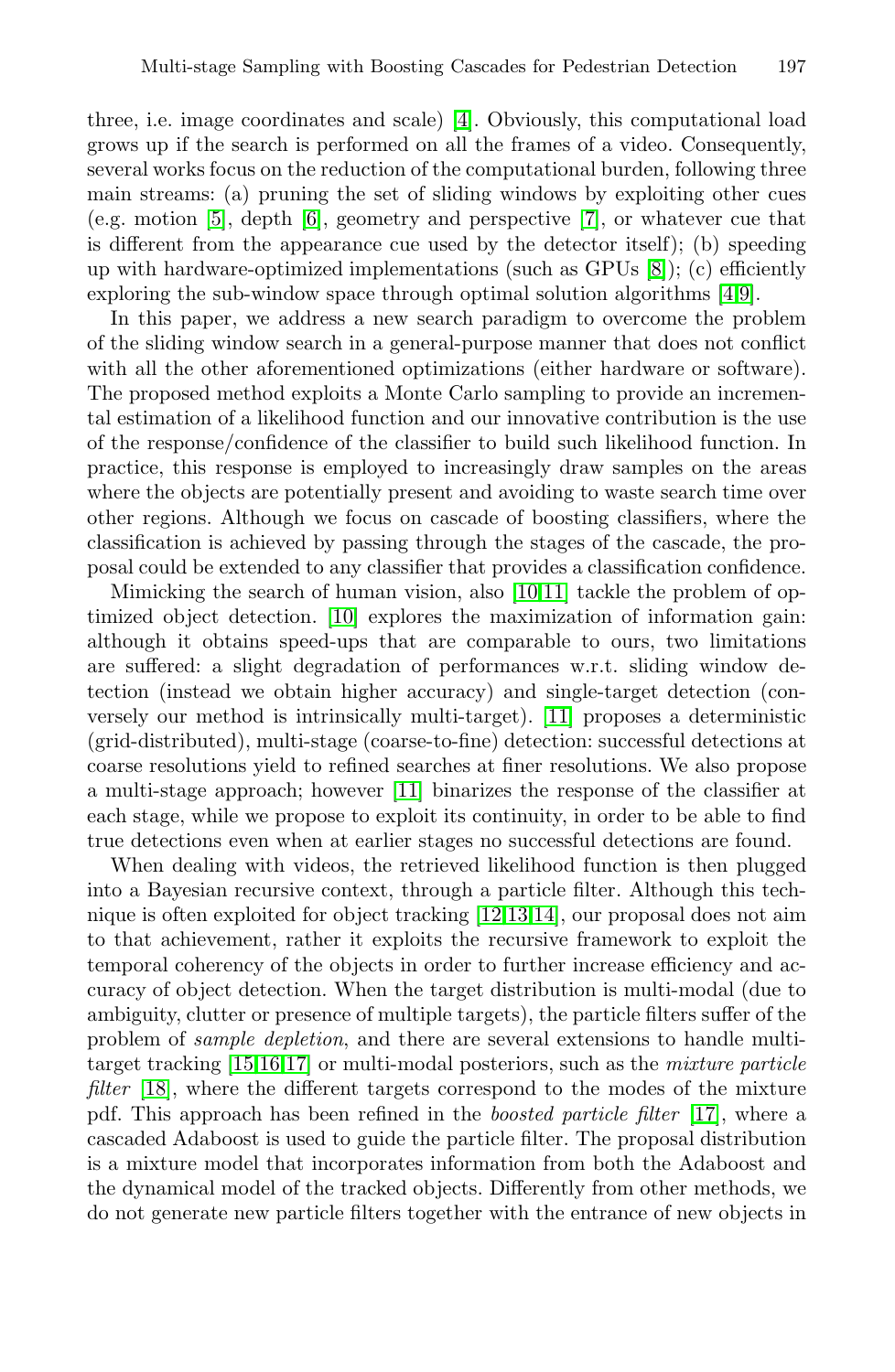the scene: indeed this approach can quickly degrade the performance due to the increase of the number of targets. On the opposite, our proposal is capable to handle a variable number of objects thanks to a quasi-random sampling procedure and a measurement model that is shared among the objects of interest.

Although our proposal is independent on the adopted classifier, on the employed features and on the target class, in this paper we focus on pedestrian detection where many accurate classifiers have been proposed and benchmarked. Dealing with pedestrian classification, a wide range of features has been proposed; among them, Haar wavelets [19], Histogram of Gradients (HoG) [2], a combination of the two [20], Shapelet [21], Covariance descriptors [3], etc.. Over these features, the most typical classifiers are SVMs (typically linear or histogram intersection kernels SVMs [22]) or the boosting algorithms (e.g. AdaBoost [1], LogitBoost [23], MPL Boost [24]) assembled in rejection cascades: this architecture benefits of the property to use a very reduced portion of the rejection cascade when classifying those patches whose appearance strongly differs from the trained model, reducing therefore the computational load. Conversely, the number of stages to pass through increases in a way that is proportional to the appearance similarity of the patch with the target model. An example of such classifier, that we adopt in the present work, is the covariance-descriptor LogitBoost pedestrian classifier proposed by Tuzel *et al.*[3].

Summarizing, the contribution of our work is two-fold. Firstly, by exploiting a known implementation of a boosting cascade classifier, we propose a new object detection approach (in particular, pedestrians) that challenges the typical sliding windows approach: we claim that, by exploiting the only features used by the classifier itself, it is possible to drive a more efficient exploration of the state space of an image. Secondly, we demonstrate that the data obtained by such method can be easily plugged into a Bayesian-recursive filter, in order to exploit the temporal coherency of the moving objects (pedestrians) in videos to improve detection in very cluttered environments. Results demonstrate a significant speedup together with a higher precision in the object localization.

Moreover, with regards to the literature (especially work in [13] that proposes a multi-stage sampling for object tracking) we proposed the following innovations: (i) we perform detection of multiple objects through a single likelihood model; (ii) we handle object entrances and exits; (iii) a new measurement for likelihood is proposed; (iv) a variable number of particles and variable covariances avoid "over-focusing" on true detections; (v) the likelihood is computed exploiting a portion of the samples instead of the whole set.

## **2 Pedestrian Detection Using a Cascade of LogitBoosts**

For pedestrian detection, in [3] the authors proposed the use of a cascade classifier with a cue given by the covariance matrix of a 8-dimensional set of features F (defined over each pixel of  $I$ ):

$$
F = \left[x, y, |I_x|, |I_y|, \sqrt{I_x^2 + I_y^2}, |I_{xx}|, |I_{yy}|, \arctan \frac{|I_y|}{|I_x|} \right]^T
$$
 (1)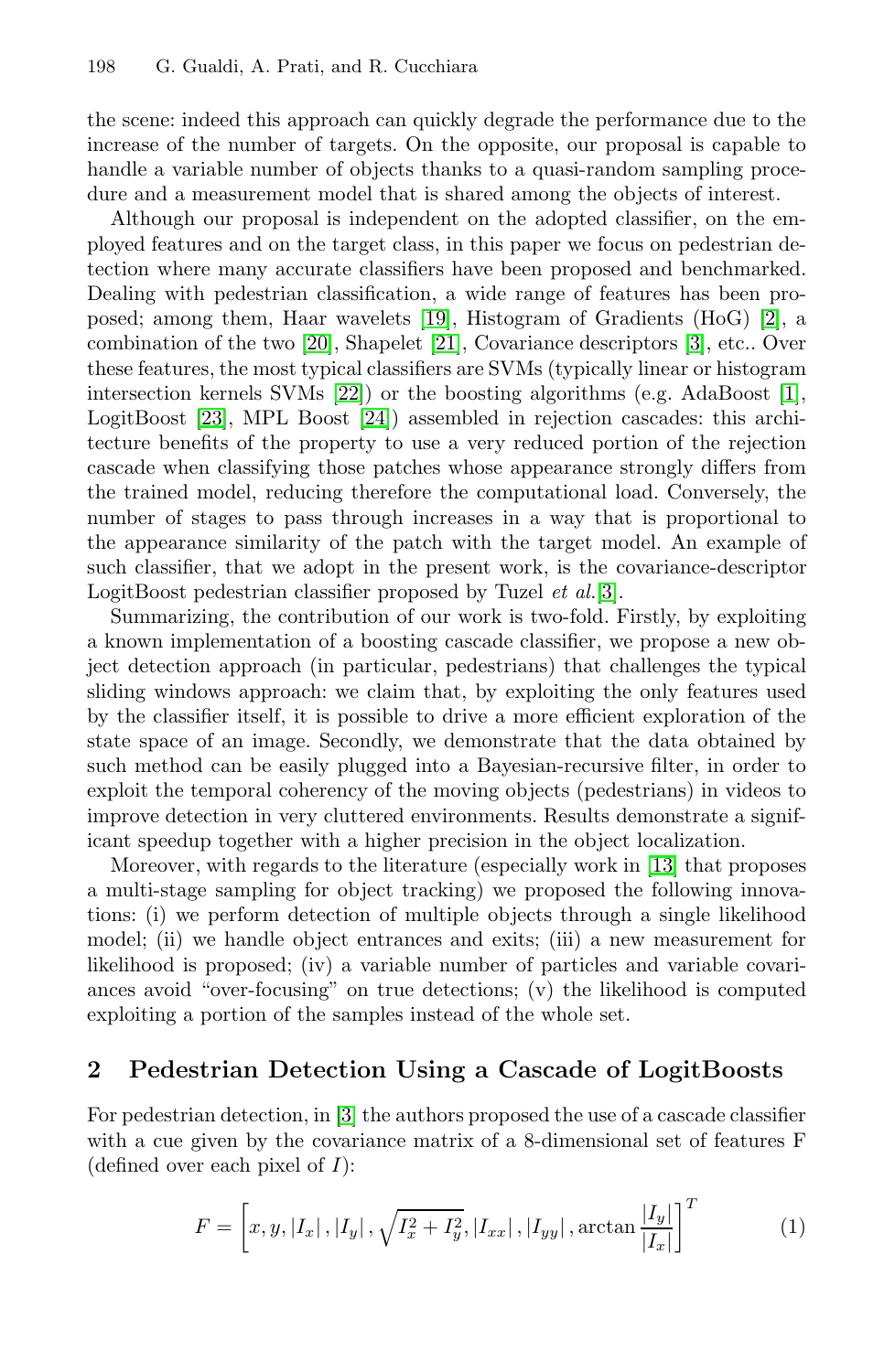where x and y are the pixel coordinates,  $I_x, I_y$  and  $I_{xx}, I_{yy}$  are respectively the first and the second-order derivatives of the image. Then, for any (rectangular) patch of  $I$ , the covariance matrix of the set of features  $F$  can be computed and used as "covariance descriptor" in the classifier. This descriptor lies on a Riemannian manifold, and in order to apply any classifier in a successful manner, it should be mapped over an Euclidean space. Without digging into details, a detection over a single patch involves the mapping of several covariance matrices (approx. 350) onto the Euclidean space via the inverse of the exponential map [3]:  $\log_{\mu}(Y) = \mu^{\frac{1}{2}} \log \left( \mu^{-\frac{1}{2}} Y \mu^{\frac{1}{2}} \right) \mu^{\frac{1}{2}}$ . This operator maps a covariance matrix from the Riemannian manifold to the Euclidean space of symmetric matrices, defined as the space tangent to the Riemannian manifold in  $\mu$ , that is the weighted mean of the covariance matrix of the positive training samples. The mapping computation requires at least one SVD of an 8x8 matrix, and since such operation is computationally demanding, it is necessary to optimize the detection process.

To this aim, Tuzel *et al.*adopt a cascade of boosting classifiers and specifically, a set of LogitBoost classifiers based on logistic regressors in a rejection cascade manner. One of the advantages of such structure is computational: given the task of pedestrian detection on real world images and defined the set of windows (or bounding boxes) to test, only a small portion of them will run through the whole set of the LogitBoost classifiers; in fact, most of the patches are typically very dissimilar to the trained pedestrian model and will be rejected at the earlier stages of the cascade, reducing therefore the overall load of detection process.

Given a window w, defined by the 3-dimensional vector  $(w_x, w_y, w_s)$  (being respectively coordinates of the window center and window scale w.r.t. a given size; we assume constant aspect ratio), we introduce the *detection response* R as

$$
R(w) = \frac{P(w)}{M}
$$
 (2)

where  $P$  is the index of the last cascade which provides a positive classification for  $w$  and  $M$  is the total number of cascades. Given the structure of rejection cascades, the higher the degree of response  $R(w)$  is, the further w reached the end of the cascade, the more similar it is to the pedestrian model (up to the extreme of  $R = 1$ , that means successful classification). Tests over large sets of images in standard benchmarks show that the cascade of LogitBoost classifiers with covariance descriptors rejects most of the negative samples (80% of negative patches) within the first  $\frac{1}{5}$  of the cascade (i.e.  $R(w) < 0.2$  for 80% of generic negative patches).

Pedestrian detection at frame level is usually performed with a sliding window approach, i.e. a complete scanning of the "Sliding Windows Set" (SWS), that contains the windows at all possible window states  $(w_x, w_y, w_s)$ . The cardinality of the SWS depends on the size of the image, on the range of scales to check and on the degree of coarseness for the scattering of the windows: regarding this latter parameter, to obtain a successful detection process, the SWS must be rich enough so that at least one window targets each pedestrian in the image. To be more precise, every classifier has a degree of sensitivity to small translations and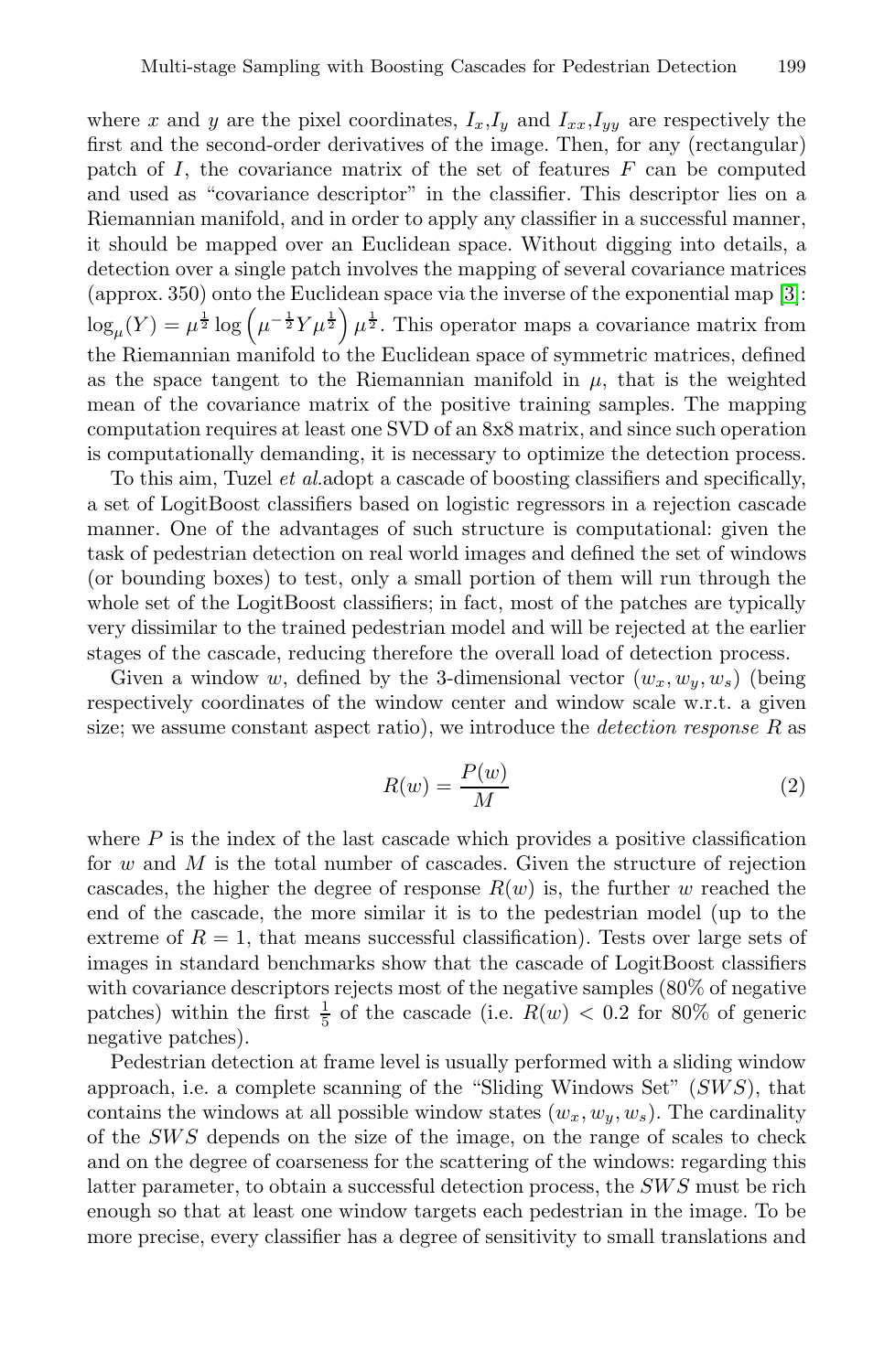

**Fig. 1.** Region of support for the cascade of LogitBoost classifiers trained on INRIA pedestrian dataset, averaged over a total 62 pedestrian patches; (a) a positive patch (pedestrian is  $48x144$ ); (b-d) response of the classifier: (b) fixed  $w_s$  (equal to  $48x144$ ), sliding  $w_x$ ,  $w_y$ ; (c) fixed  $w_x$  (equal to x of patch center), sliding  $w_s$ ,  $w_y$ ; (d) fixed  $w_y$ (equal to y of patch center), sliding  $w_x$ ,  $w_s$ ; (e) 3D plot of the response in (b).

scale variations, i.e. the response of the classifier in the close neighborhood (both in position and scale) of the window encompassing a pedestrian, remains positive ("region of support" of a positive detection). Having a sufficiently wide region of support allows to uniformly prune the SWS, up to the point of having at least one window targeting the region of support of each pedestrian in the frame. Vice versa, a too wide region of support could generate de-localized detections [4].

On this regard, an important advantage of the covariance descriptors is its relatively low degree of sensitivity to small translations and scale variations, i.e. its region of support over the positive detections was demonstrated to be higher with respect to many other descriptors (especially w.r.t. HoG). Its size depends on the training data, and the cascade of LogitBoost classifiers trained on the INRIA pedestrian dataset [3] shows a radius of such region of approximately 15% of the window size and 20% in the window scale (Fig. 1).

# **3 Multi-stage Sampling-Based Detection**

The covariance-based pedestrian detector of [3] quantizes uniformly the state space with sliding windows, incurring in the two-fold problem of large waste in computational time searching over areas where pedestrians are not present and need of a redundant SWS to find every pedestrian in the scene.

Our objective is to provide a non-uniform quantization and to model the detection as an estimation of the states given the observations; we aim at estimating the modes of the continuous density function  $p(X|Z)$ , where  $X = (w_x, w_y, w_s)$  is the state and *Z* corresponds to the image. In section 3.1 we introduce an approximation of the likelihood function, progressively improved through a multi-stage sampling-based process. Such procedure has the advantage to provide a global view of the landscape of the likelihood function and, at the same time, to support efficient sample placement. The likelihood allows pedestrian detection within the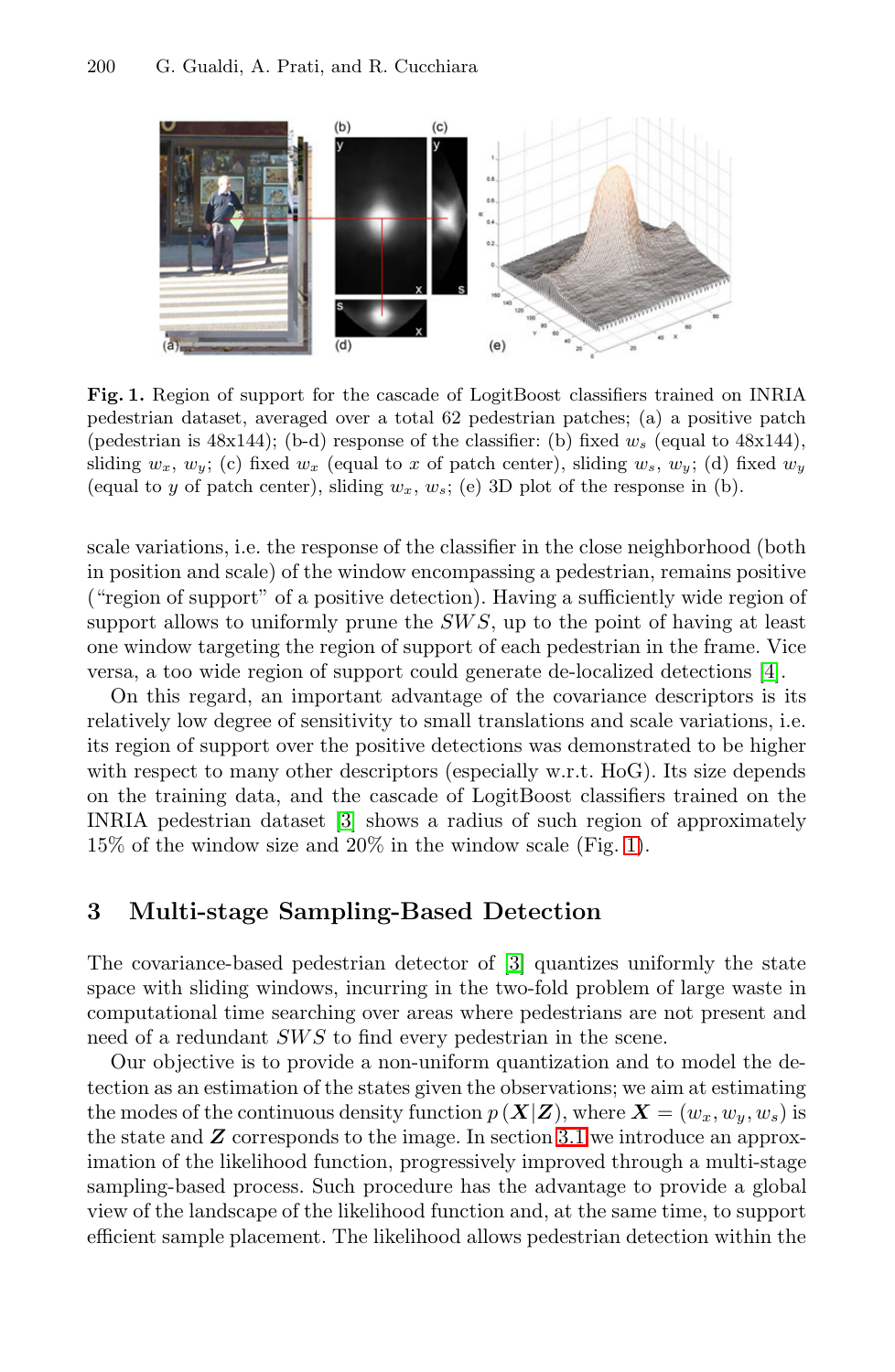single image. In section 3.2 we deal with pedestrian detection in videos, plugging the likelihood approximation method into a Bayesian-recursive filter.

### **3.1 Multi-stage Kernel-Based Density Estimation on a Single Image**

Let's not consider any a prior information in the image (such as motion, geometry, depth, etc.) in order to provide a general solution. Consequently, the state pdf can be assumed proportional to the measurement likelihood function, i.e.  $p(X|Z) \propto p(Z|X)$ .

The measurement likelihood function is estimated by iteratively refining it through  $m$  stages based on the observations. Algorithm 1 shows the complete procedure. The initial distribution  $q_0(X)$  is set to a uniform distribution on the state space and it is sampled, extracting the first  $S_1$  set of  $N_1$  samples (see line 1 of Algorithm 1 and yellow points in the exemplar image of Fig. 2). Each sample s represents a state  $(w_x, w_y, w_s)$  in the domain of the windows. Scattering samples according to a uniform distribution is somehow similar to the sliding window strategy, though the samples are not equally distributed and their locations are not deterministically defined: indeed, the  $N_1$  samples could also be grid-distributed without affecting the bottom line of the proposed method; instead, the key point here is  $N_1$  be significantly lower than the cardinality of a typical SWS (see experiments in Section 4). The rationale is that part of these samples will fall in the basin of attraction of each region of support of the pedestrians in the image and will provide an initial rough estimation of the measurement function. Being driven by the previous measurements, at any stage i, the distribution  $q_i$  is progressively refined, to perform new sampling. This growing confidence over the proposal makes it possible to decrease, from stage to stage, the number of  $N_i$  to sample (see Fig. 2), differently from [13], where  $N_i$  is constant over stages.

The  $N_1$  samples drawn from  $q_0(X)$  (line 6) will be used to provide a first approximation of the measurement density function  $p_1$ , through a Kernel Density Estimation (KDE) approach with Gaussian kernel, generating a mixture of  $N_1$ Gaussians: for each j-th component, mean, covariance and weight are defined as follows: the mean  $\mu_i^{(j)}$  is set to the sample value  $s_i^{(j)} = (w_{x,i}^{(j)}, w_{y,i}^{(j)}, w_{s,i}^{(j)})$ ; the covariance matrix  $\Sigma_i^{(j)}$  is set to a covariance  $\Sigma_i$  (line 8), which, at any given stage  $i$ , is constant for all samples. The work in [13] proposed to determine the  $\Sigma$  for each sample as a function of its k-nearest neighbors; this strategy yielded fairly unstable covariance estimations when applied to our context: indeed, given the low number of samples used in our method,  $k$  is to be kept pretty low (to maintain a significance over the covariance estimation), and this makes the estimation quite dependent on the specific randomized sample extraction. We preferred to assign an initial  $\Sigma_1$  proportional to the size of the region of support of the classifier, and decrease the  $\Sigma_i$  of the following stages: this has the effect of incrementally narrowing the samples scattering, obtaining a more and more focused search over the state space.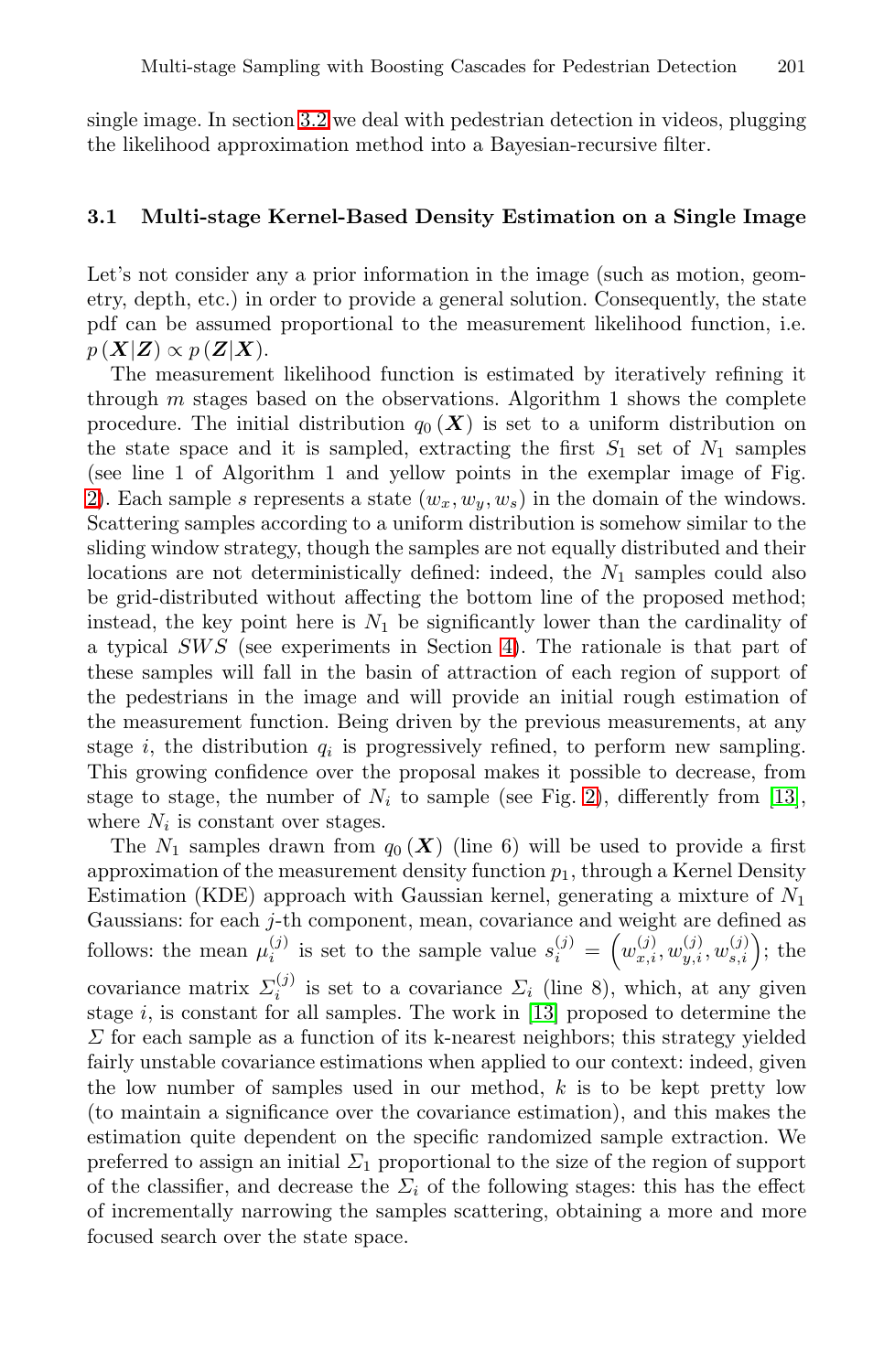#### **Algorithm 1.** Measurement Step

1: Set  $q_0(X) = U(X)$ 2: Set  $S = \emptyset$ 3: for  $i = 1$  to  $m$  do 4: **begin** 5: Draw  $N_i$  samples from  $q_{i-1}(\boldsymbol{X})$ : 6:  $S_i = \left\{ s_i^{(j)} | s_i^{(j)} \sim q_{i-1}(\boldsymbol{X}), \ j = 1, \ldots, N_i \right\}$ 7: Assign a Gaussian kernel to each sample:<br>8:  $\mu_i^{(j)} = s_i^{(j)}$  ;  $\Sigma_i^{(j)} = \Sigma_i$ 9: Compute the measurement on each sample  $s_i^{(j)}$ : 10:  $l_i^{(j)} = R^{\lambda_i} \left(\mu_i^{(j)}\right)$  with  $R^{\lambda_i} \in [0, 1]$ 11: Obtain the measurement density function at step i: 12:  $p_i(Z|X) = \sum$  $\pi_i^{(j)} \neq 0$  $\pi_i^{(j)} \cdot \mathcal{N}\left(\mu_i^{(j)}, \Sigma_i^{(j)}\right)$ 13: where:  $\pi_i^{(j)} = \frac{l_i^{(j)}}{\sum\limits_{i}^{N_i} l_i^{(k)}}$ 14: Compute the new proposal distribution:<br>
15:  $q_i(\mathbf{X}) = (1 - \alpha_i) q_{i-1}(\mathbf{X}) + \alpha_i \frac{p_i(\mathbf{Z}|\mathbf{X})}{\int p_i(\mathbf{Z}|\mathbf{X}) d\mathbf{X}}$ <br>
16: Retain only the samples with measurement value 1: 17:  $\widetilde{S}_i = \left\{ s_i^{(j)} \in S_i | R\left(\mu_i^{(j)}\right) = 1, j = 1, ..., N_i \right\}$ 18:  $S = S \cup \widetilde{S}_i$ <br>19: **end** 19: **end** 20: Run variable-bandwidth meanshift (Non-Maximal-Suppression) over S. Obtain the set of modes  $\mathcal{M}_1$ 21: Prune the modes in  $\mathcal{M}_1$  that do not represent reliable detection (see text). Obtain the new set of modes  $\mathcal{M}_2$ 22: Assign a Gaussian Kernel to each modes  $\omega^{(j)} \in M_2$  and compute the final likelihood function:

23:  $p(Z|X) \propto \sum_{x \in \mathbb{R}^n}$  $\sum_{\forall \omega^{(j)} \in \mathcal{M}_2} \mathcal{N}\left(\omega^{(j)}, \overline{\Sigma}\right)$ 

Finally, the response  $R$  of the classifier (eq. 2) is exploited, in a novel way, to determine the weight  $\pi_i^{(j)}$  of the j-th component. The intention is that those samples falling close to the center of any region of support (i.e., close to the mode/peak of the distribution) might receive higher weight with respect to the others, so that the proposal distribution  $q_i$ , that is partly determined by  $p_i$ , will drive the sampling of the next stage more toward portion of the state space where the classifier yielded high responses. Conversely, sampling must not be wasted over areas with low response of the classifier. In other words, these weights must act as attractors which guide the samples toward the peaks. This is accomplished by connecting the weights  $\pi_i^{(j)}$  to the response R of the pedestrian detector in the sample location  $\mu_i^{(j)}$  (line 10).

The exponent  $\lambda_i$  used to compute the measurement is positive and increases at every stage: at early stages,  $\lambda_i \in (0, 1)$ , therefore the response of the samples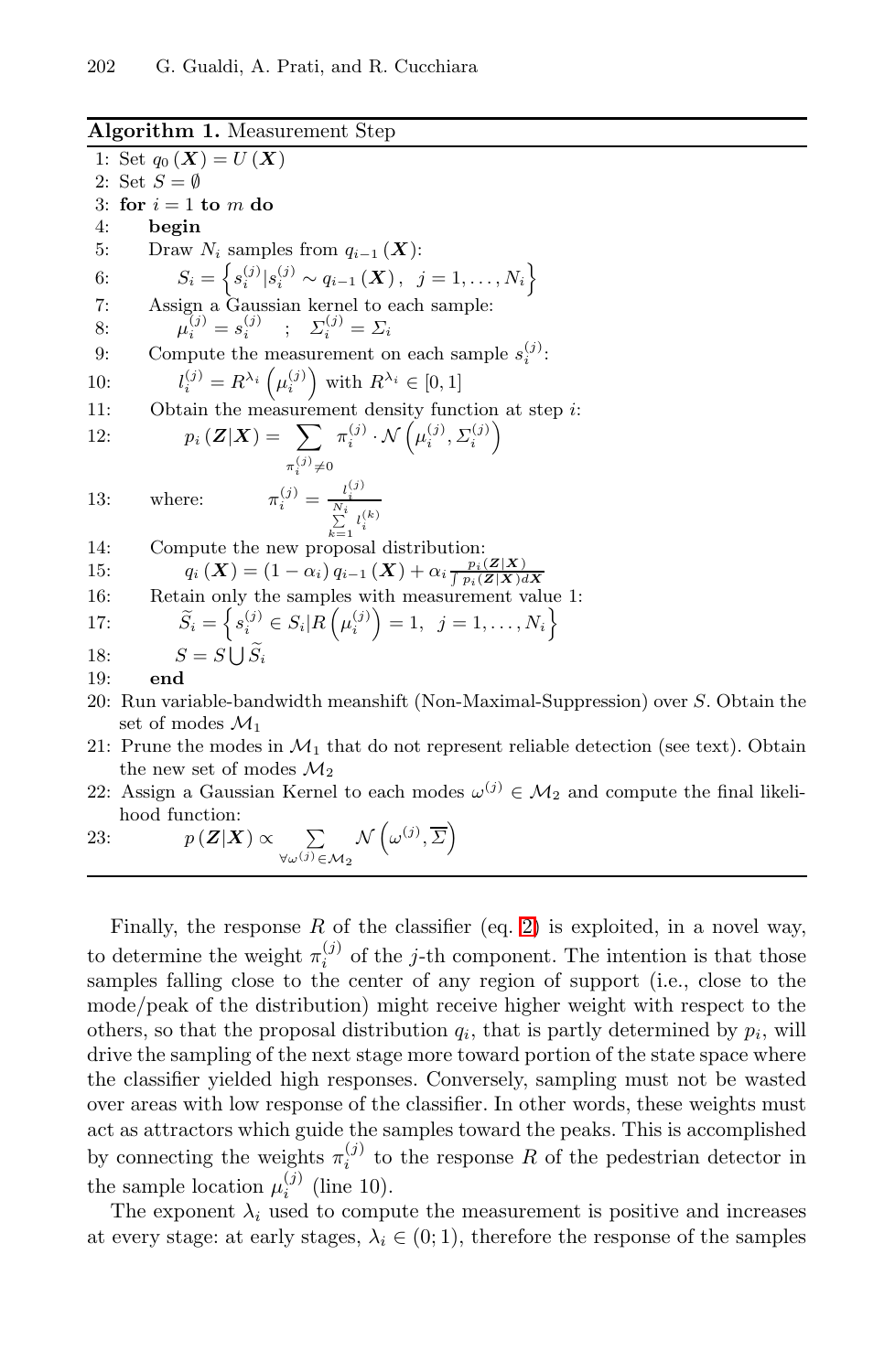

**Fig. 2.** Distribution of samples across the stages: m = 5 and (2000, 1288, 829, 534, 349) = 5000 samples. Stage order is yellow, black, magenta, green and blue. White circles represent the samples triggering a successful pedestrian classification.

is quite flattened, in order to treat fairly equally all range of not null responses; at later stages  $\lambda_i$  grows beyond 1, so that only the best responses will be held in account, while the others will be nullified. This behavior is clearly shown in Fig. 2 where the samples at subsequent stages (even if less numerous) are concentrated in the peaks of the distribution (i.e. where the response of the pedestrian detector is higher).

The Gaussian mixture of line 12 in Algorithm 1 is used as a partial estimation  $p_i(\mathbf{Z}|\mathbf{X})$  of the likelihood function. This estimation is linearly combined with the previous proposal distribution  $q_{i-1}(\boldsymbol{X})$  to obtain the new proposal distribution (line 15), where  $\alpha_i$  is called *adaptation rate*.

The process is iterated for  $m$  stages and at the end of each stage only the samples of  $S<sup>i</sup>$  that triggered a successful human detection (i.e.  $R = 1$ ) are retained (line 17) and added to the final set of samples  $S$  (line 18). The samples retained in  $S$  are shown with white circles in Fig. 2. The number  $m$  of iterations can be fixed or adjusted according with a suitable convergence measure.

The non-maximal suppression is accomplished using a *variable-bandwidth meanshift* suited to work on Gaussian mixtures [13], that provides a mixture of Gaussians representing in a compact way the final modes of the distribution. All those modes that contain less than  $\tau_1$  detections, or that contain less than  $\tau_1/2$  strong detections are suppressed. Given the classification confidences provided by each LogitBoost classifiers of the cascade, a detection is considered strong if the minimum confidence is higher than a threshold  $\tau_2$ . Numerical values are given in Sec. 4. The survived modes are considered successful detections and the derived mixture corresponds to the final likelihood function  $p(\mathbf{Z}|\mathbf{X})$  (line 23).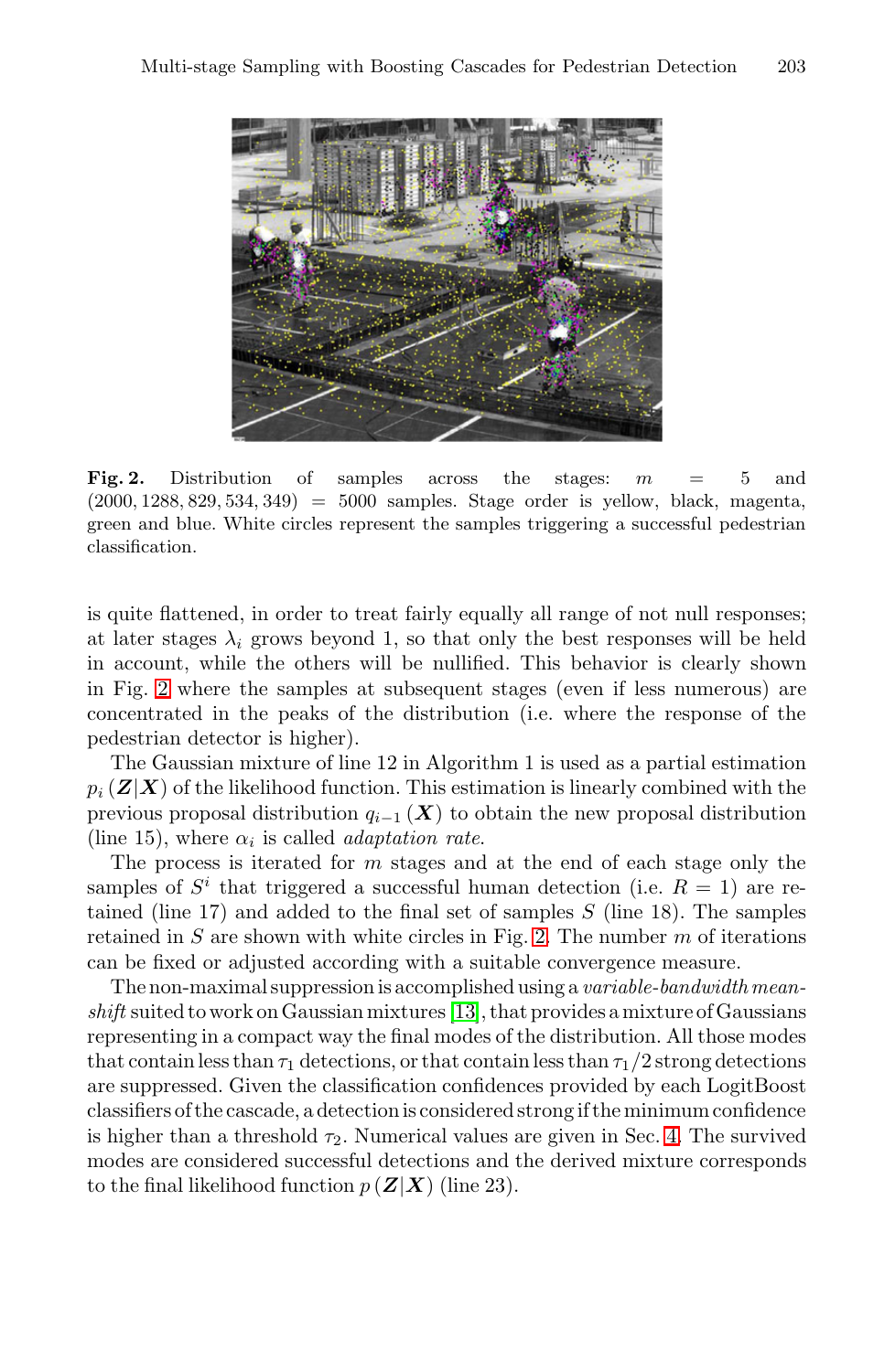

**Fig. 3.** Multi-stage sampling in the context of Bayesian recursive filtering. In (c) the yellow dots represents the quasi-random sampling. The coloring is consistent with Fig. 2. The man on the upper-right corner is out of the influence of the predicted pdf, but the uniform component of eq. 5 allows some samples to fall within the region of support of that person and to act as attractors for the samples in the next stages. In (d), red dots represents successful detections, cyan dots are successful detections with high detection confidence.

### **3.2 Kernel-Based Bayesian Filtering on Videos**

We extend here the previous method to the context of videos, by propagating the modes in a Bayesian-recursive filter. Differently from tracking approaches, the conditional density among frames (observations in time) is not used here to solve *data association*. Instead, the recursive nature of particle filtering exploits temporal coherence of pedestrians only to further improve detection. In the sequential Bayesian filtering framework, the conditional density of the state variable given the measurements is propagated through prediction and update stages as:

$$
p\left(\mathbf{X}_{t}|\mathbf{Z}_{1:t-1}\right)=\int p\left(\mathbf{X}_{t}|\mathbf{X}_{t-1}\right)p\left(\mathbf{X}_{t-1}|\mathbf{Z}_{1:t-1}\right)d\mathbf{X}_{t-1}
$$
\n(3)

$$
p\left(\mathbf{X}_{t}|\mathbf{Z}_{1:t}\right) = \frac{p\left(\mathbf{Z}_{t}|\mathbf{X}_{t}\right)p\left(\mathbf{X}_{t}|\mathbf{Z}_{1:t-1}\right)}{\int p\left(\mathbf{Z}_{t}|\mathbf{X}_{t}\right)p\left(\mathbf{X}_{t}|\mathbf{Z}_{1:t-1}\right)d\mathbf{X}_{t}}
$$
(4)

The priori  $p(X_{t-1}|\mathbf{Z}_{1:t-1})$  is propagated from the posteriori at the previous frame and for the first frame  $p(X_0|Z_0)$  no prior assumptions are made and uniform distribution is employed. The predicted pdf is obtained (eq. 3) as the product of the priori with the motion model and then marginalizing on  $X_{t-1}$ . Since in complex scenes correct motion model is unknow [25], we applied a zeroorder function with Gaussian noise of fixed covariance.

Fig. 3 depicts the different steps of this procedure. The priori is convolved with white noise which has the only effect of increasing its covariance (producing the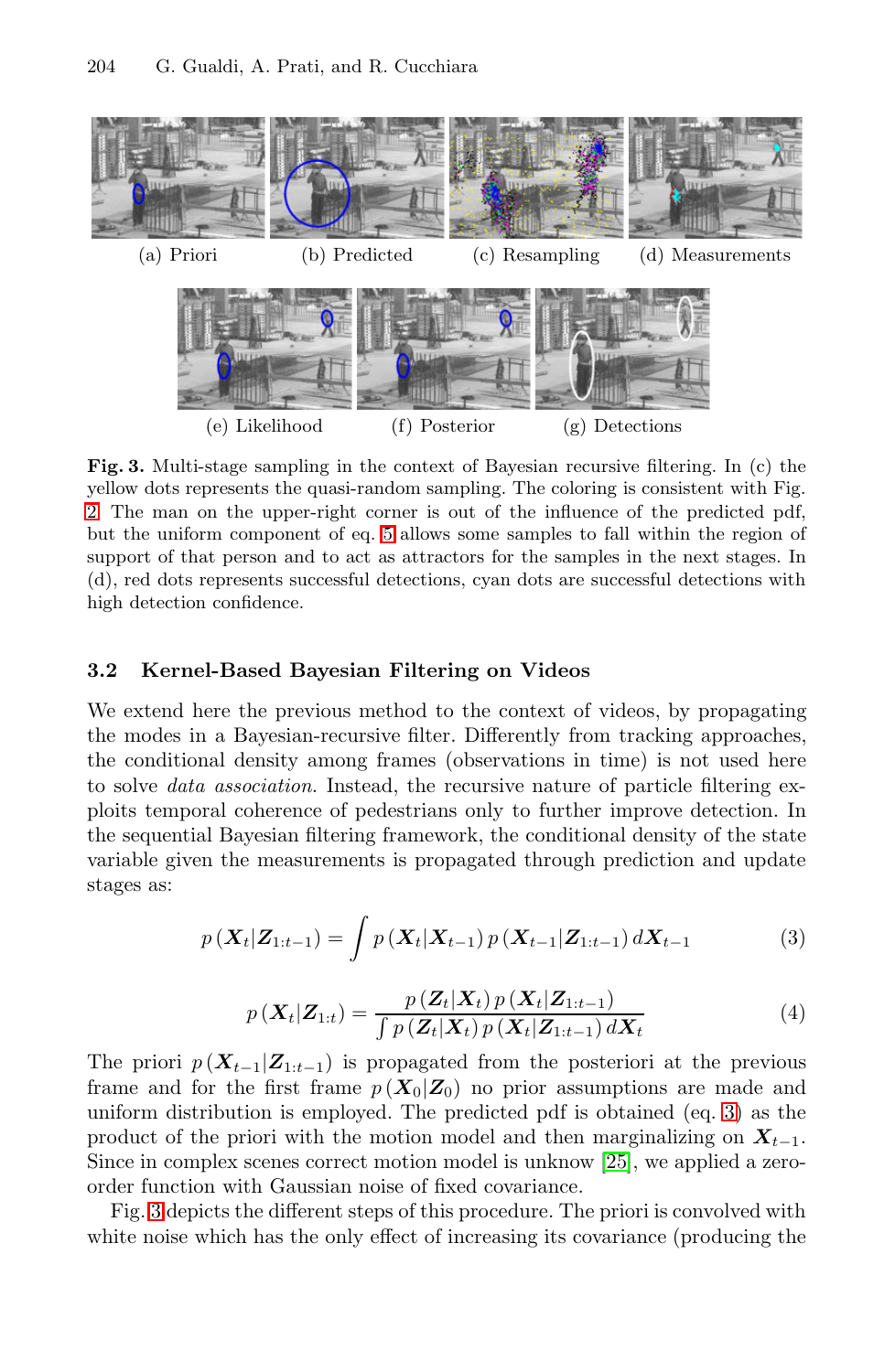|               |                | #   | images img size    | #   |            | peds peds size avg peds/img |
|---------------|----------------|-----|--------------------|-----|------------|-----------------------------|
| Tests on      | $INRIA$ [2]    | 288 | 333x531-           | 582 | $80-800px$ | 2.02                        |
| Images        |                |     | 1280x960           |     |            |                             |
|               | Graz $02$ [27] | 310 | 640x480            | 620 | $55-410px$ | 2.00                        |
| Tests on      | Video 1        | 148 | 800x600 @<br>1 fps | 340 | $55-350px$ | 2.30                        |
| <b>CWS</b>    | Video 2        | 114 |                    | 398 |            | 3.49                        |
| <b>Videos</b> | Video 3        | 68  |                    | 83  |            | 1.22                        |

**Table 1.** Benchmark

predicted pdf - Fig. 3(b)). Differently from the case of single images, where  $q_0$  is uniform, in videos, at each time t (i.e. frame),  $q_0(X_t)$  is obtained by applying a *quasi-random sampling* [26] to the predicted distribution p:

$$
q_0\left(\boldsymbol{X}_t\right) = \beta \cdot p\left(\boldsymbol{X}_t | \boldsymbol{Z}_{1:t-1}\right) + \left(1 - \beta\right) \cdot U\left(\boldsymbol{X}_t\right) \tag{5}
$$

where  $\beta$  decides the amount of random sampling. The random sampling is crucial to detect new pedestrians entering the scene (Fig. 3(c)). Given  $q_0$ , the procedure described in the previous section is used to iteratively estimate the likelihood  $p(\mathbf{Z}_t|\mathbf{X}_t)$  (Fig. 3(e)). Any newly detected likelihood mode is confirmed as a new-entry pedestrian detection. The quasi-random sampling is applied only to the proposal distribution  $q_0$  (the proposal of the first stage of the multi-stage sampling). The likelihood and the predicted are multiplied to obtain (unless a normalization factor) the posterior pdf (see eq. 4).

### **4 Experimental Results**

We performed extensive experimentation of the proposed multi-stage boosting method (*MSBoost* or MSB hereinafter) both on images and videos with fairly high resolution (rarely less than 640x480, up to 1280x960): in these conditions the sliding window (SW) can be very demanding, and the benefit of MSBoost is highlighted. Additionally, we are also considering a large range of scales since the considered images contain people of quite diverse sizes. Finally, tests on videos were carried out considering no other information than appearance (neither motion nor scene geometry). Experimental results are obtained on the benchmark reported in Table 1. In order to compare with the state of the art we used publicly available datasets which also provide ground-truth annotations. In the case of images, we have used the Graz02 dataset [27] and the well-known INRIA dataset [2]. Regarding the videos, we used 3 video clips taken from construction working sites (CWS), that contain on average 19 entrances/exits per video.

The accuracy of pedestrian detection is measured at object level in terms of the matching of the bounding box found by the detector  $(BB_{dt})$  with the bounding box in the ground truth  $(BB_{at})$ . A matching is found using the measure defined in the PASCAL object detection challenges [28] which states that the ratio between the area of overlap of  $BB_{dt}$  with  $BB_{qt}$  and the area of merge of the two BBs must be greater than a given threshold  $T$ , that is typically set to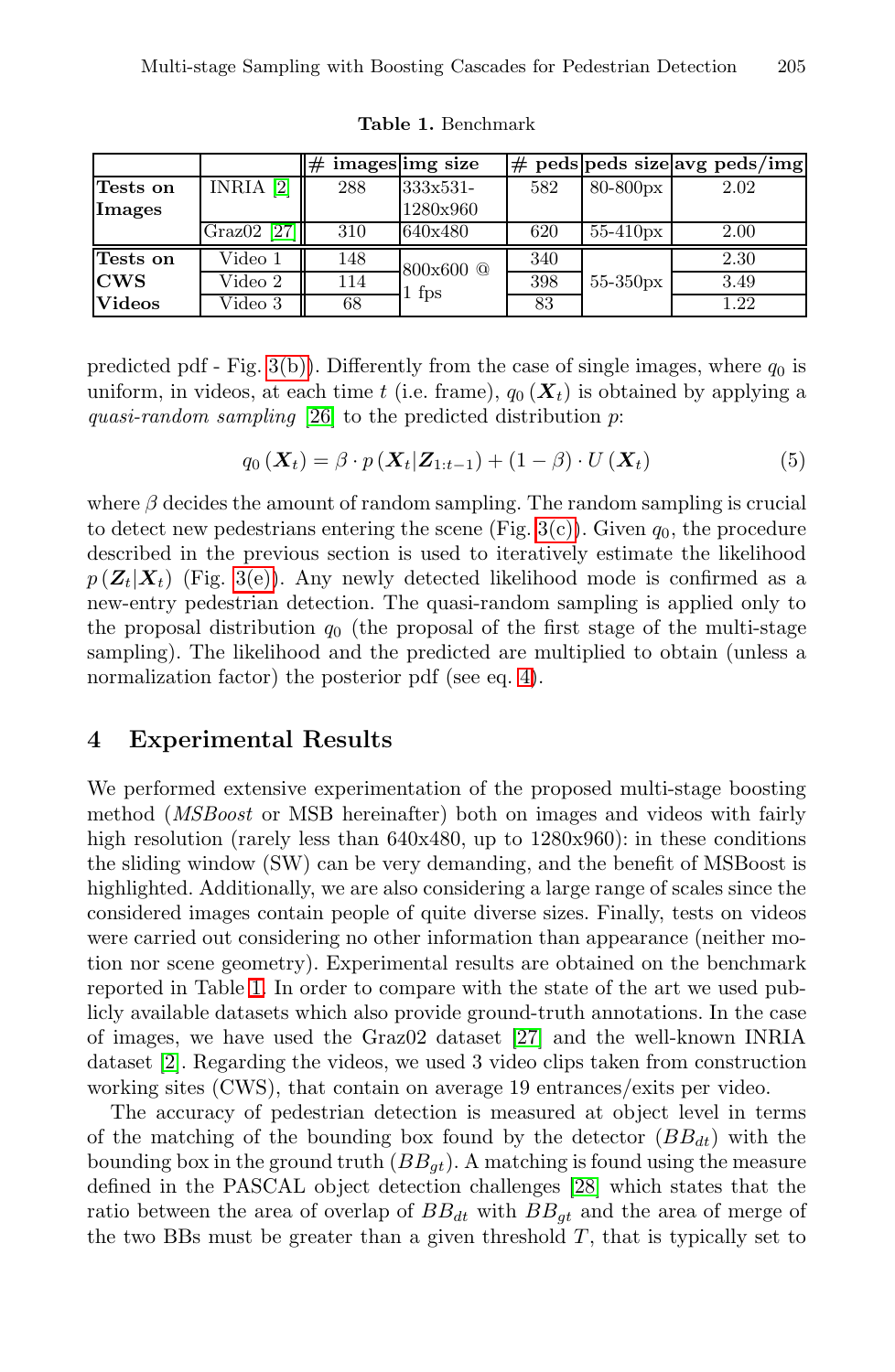50%; however, in some experiments we test the detection at lower and higher values of  $T$ , in order to better evaluate the localization accuracy of the detection of MSBoost w.r.t. SW. Throughout all tests, multiple detections of the same ground-truthed person, as well as a single detection matching multiple groundtruthed people, are affecting the performance in terms of recall and precision.

Regarding our approach, most of the tests has been performed using a total number of 5000 particles, divided over the  $m = 5$  stages as follows:  $N_i =$  $NP \cdot e^{\gamma \cdot (i-1)}$ , where  $NP = 2000$  represents the initial number of particles (i.e.,  $N_1$ ), whereas  $\gamma$  is a constant factor (equal to 0.44 in our tests) which ensures that the number of particles diminishes over the stages in an exponential way. A similar approach is followed also for  $\lambda_i$  and  $\Sigma_i$ , which are the exponent for the measurement and the covariance for the Gaussian kernels, respectively. The starting values are 0.1 and  $diag(7, 14, 0.125)$  (obtained considering the region of support, and with normalized scales) and the exponential constant are 1 and -0.66, respectively. Finally, the thresholds for the non-maximal suppression (see end of Section 3.1) have been set to  $\tau_1 = 4.0$  and  $\tau_2 = 4.0$ . The first test on single images (INRIA dataset) aims at showing that MSBoost yields higher accuracy than SW in the detection localization; we measure detection performances varying the threshold  $T$  of the PASCAL challenge: the higher is  $T$ , the higher is the precision in detection accuracy required on the detector. In these tests MSBoost employs 15000 particles, while the SW uses a fixed position stride (10.9% of window size), employing on average 101400 (6.8 times more) windows per image, with peaks of  $364000$   $(24.2 \text{ times more})$ . Results are shown in Fig. 4. Fig.  $4(a)$ highlights the trend of MR vs FPPI at different  $T$ : as expected, regardless of the detection paradigm, the higher is  $T$ , the higher is the MR. However, at any  $T$ , MSBoost shows lower MR than sliding window: moreover, as shown in Fig. 4(b), at increasing  $T$ , MSBoost decreases its performance in a lower degree w.r.t. SW; in other words, the detection localization of the former is higher and is achieved through the information gain obtained through the multi-stage sampling.

In the second test on single images (Graz02) we compared MSBoost vs SW at different number of windows. The scale stride is set to 1.2, the number of particles employed in MSBoost is 5000, while the number of windows in SW is 5000, 10000, 15000, 20000, 30000 and 50000 (corresponding respectively to a position stride of 15.6%, 10.9%, 9.8%, 8.2%, 7.1% and 5% of window size). The non-maximal suppression for SW is performed with mean shift and  $\tau_2 = 2$ . Tab. 2(a) shows the results achieved in terms of *False Positives Per Image* (FPPI) and *Miss Rate* (MR) as suggested in [29]. MSBoost with 5000 particles achieves a FPPI comparable to SW with 15000 windows, yielding an 8% lower MR.

Regarding the experiments on videos, we firstly aim at validating the usefulness of the Bayesian-recursive approach; we compared the FPPI and MR obtained on Video 1, by using the SW with 10000 windows, a non-recursive approach (Section 3.1 on each single frame) with 2500 particles and the Bayesianrecursive (Section 3.2) with varying number of particles (5000, 2500 and 1250); see Tab. 2(b). The Bayesian-recursive approach with 1250 particles yields similar FPPI and better MR w.r.t. non-recursive with 2500 particles. Moreover, it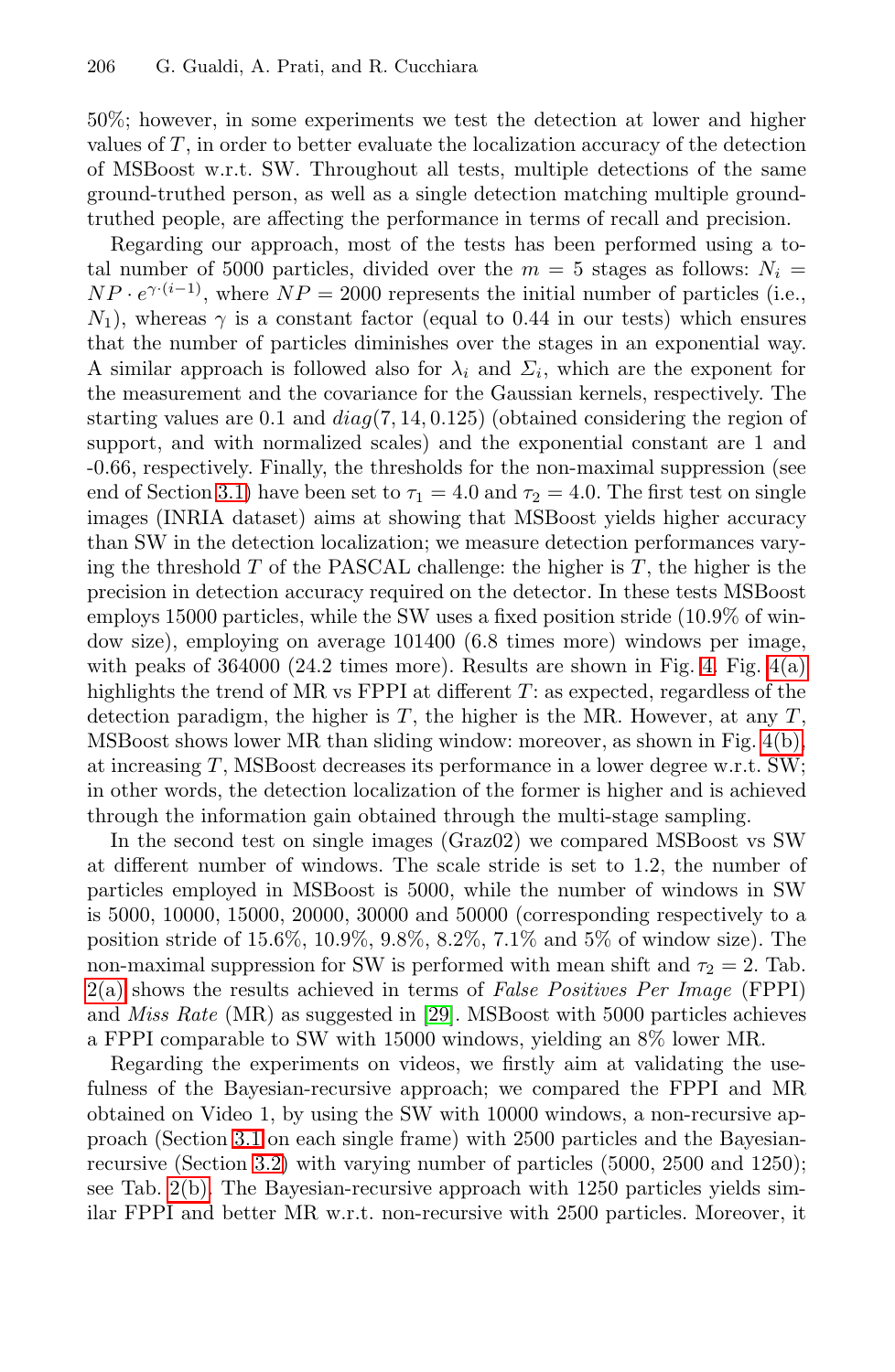

 $\overline{0}$ 1 Multi-stage Sampling with Boosting Cascades for Pedestrian Detection 207



**Fig. 4.** Results on INRIA dataset at different values of T, the threshold on the bounding box matching. Number in brackets represent the MR at FPPI=1.

**Table 2.** Summary of results

| (a) On Graz02 dataset                             |                  | (b) On Video 1 | $(c)$ On Videos 1,2,3                        |                |                      |
|---------------------------------------------------|------------------|----------------|----------------------------------------------|----------------|----------------------|
|                                                   | <b>FPPI MR</b>   |                |                                              | <b>FPPI MR</b> | <b>FPPI</b> MR       |
| <b>SW</b><br>(5000)                               | $0.39 \mid 0.76$ |                | SW(10000)                                    | 0.54 0.54      | Video 1  $0.56$ 0.13 |
| $SW(10000)$ 0.66 0.57                             |                  |                | <b>MSB</b> (2500)                            | $0.29 \, 0.34$ | Video $2  0.98 0.55$ |
| $(15000)$ 0.73 0.51<br><b>SW</b>                  |                  |                | <b>MSB</b> rec $(1250)$ 0.30 0.29            |                | Video 3 0.42 0.78    |
| $(20000)$ 1.08 0.46<br><b>SW</b>                  |                  |                | $\overline{\text{MSB}}$ rec (2500) 0.45 0.14 |                |                      |
| $\mathbf{S}\mathbf{W}$<br>$(30000)$   1.30   0.40 |                  |                | $\overline{\text{MSB}}$ rec (5000) 0.56 0.13 |                |                      |
| SW $(50000)$   1.66   0.37                        |                  |                | $MSB$ rec $(5000, 0.56)$ 0.16                |                |                      |
| $\ \text{MSB}$ (5000) 0.74 0.43                   |                  |                | no-exp decay)                                |                |                      |

obtains overall better performance than SW with 10000 windows. Eventually, we also evaluated the usefulness of the exponential decay of particles, as disabling it slightly reduces the performances. Then, to further validate our approach we tested Bayesian-recursive MSBoost on two other videos from the CWS dataset which contain several heavy occlusions of the pedestrians (see Table 1). Results are summarized in Tab. 2(c).

Regarding the computational load, when dealing with cascades of strong classifiers, the time cannot be considered simply proportional to the number of employed windows or samples. In fact, in traditional classifiers the classification time for each window is constant while in cascaded classifiers the time is reduced if the input is rejected at an intermediate level of the cascade. In this sense, the information gain across the multiple stages of the MSBoost produces samples that are increasingly closer to the positive classification and therefore the average number of strong classifiers that are successfully passed increases, raising the computation time: this is testified by the average  $R$  of MSBoost that is higher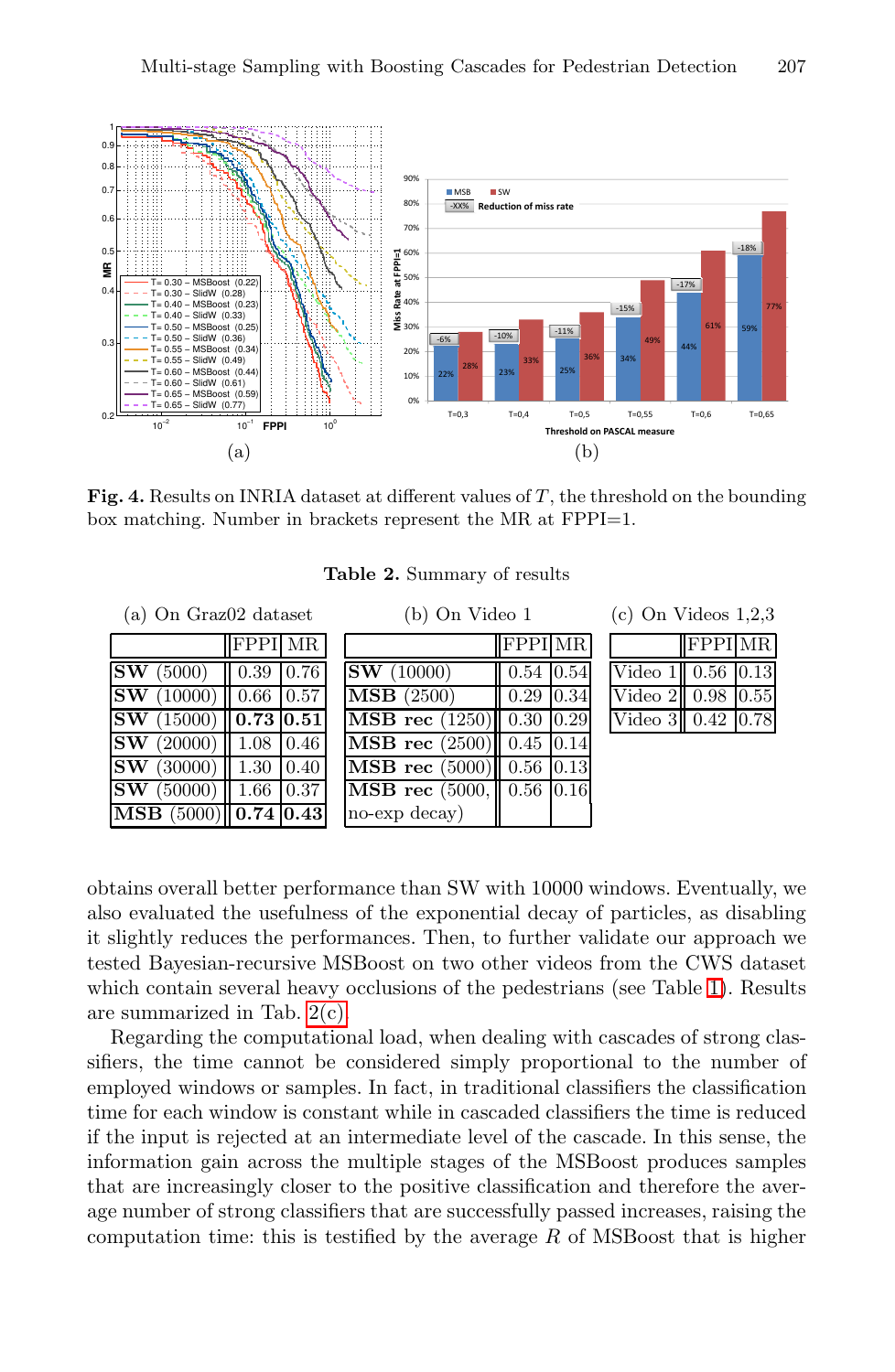than the one of SW (0.26 and 0.08 respectively). Nevertheless, MSBoost ends up being definitely faster because: (a) the time to prepare the integral image and the tensors for each patch (that is a fixed time for each window, regardless of its appearance or of the use of MSBoost or SW), is on average 8.92 times the average classification time of a random negative patch; (b) merging overhead and classification time, the per-particle computational load of MSBoost is 1.9 times higher than the per-window computational load of SW; (c) the experimental results demonstrate that MSBoost achieves higher detection accuracy with a number of particles that is from 3 to 10 times lower than the number of windows employed with SW. Thus, the measured computation time for MSBoost is from 1.8 to 5.4 times lower than for SW. This increase of performance is almost independent on the number of objects to be detected. On average MSBoost takes about 1 second to perform 5000 detections using a  $C++$  implementation on a dual-core off-the-shelf PC, also by exploiting the intrinsic parallelization of the algorithm. The complete approach can process about 0.75 frames per second (fps) with 5000 particles, which can be proportionally increased by reducing the number of particles (e.g., it becomes about 3 fps with 1250 particles which give good results on Video 1 of CWS).

# **5 Conclusions**

The work introduces a novel method to avoid the brute force strategy of sliding window for (pedestrian) detection in both images and videos; the proposed method works within the domain of appearance used by the classifier itself, exploiting the response of the boosting cascade to drive an efficient spanning of the state space and using a multi-stage sampling based strategy. The derived measurement function can be plugged in a kernel-based Bayesian filtering to exploit temporal coherence of pedestrian in videos. Experimental results show a gain in computational load maintaining same accuracy of sliding window approach.

### **References**

- 1. Viola, P.A., Jones, M.J., Snow, D.: Detecting pedestrians using patterns of motion and appearance. IJCV 63, 153–161 (2005)
- 2. Dalal, N., Triggs, B.: Histograms of oriented gradients for human detection. In: CVPR, vol. 1, pp. 886–893 (2005)
- 3. Tuzel, O., Porikli, F., Meer, P.: Pedestrian detection via classification on riemannian manifolds. IEEE T-PAMI 30, 1713–1727 (2008)
- 4. Lampert, C.H., Blaschko, M.B., Hofmann, T.: Efficient subwindow search: A branch and bound framework for object localization. IEEE T-PAMI 31 (2009)
- 5. Tao, J., Odobez, J.M.: Fast human detection from videos using covariance features. In: Workshop on VS at ECCV (2008)
- 6. Ess, A., Leibe, B., Schindler, K., van Gool, L.: Robust multiperson tracking from a mobile platform. IEEE T-PAMI 31, 1831–1846 (2009)
- 7. Hoiem, D., Efros, A.A., Hebert, M.: Putting objects in perspective. IJCV 80, 3–15 (2008)